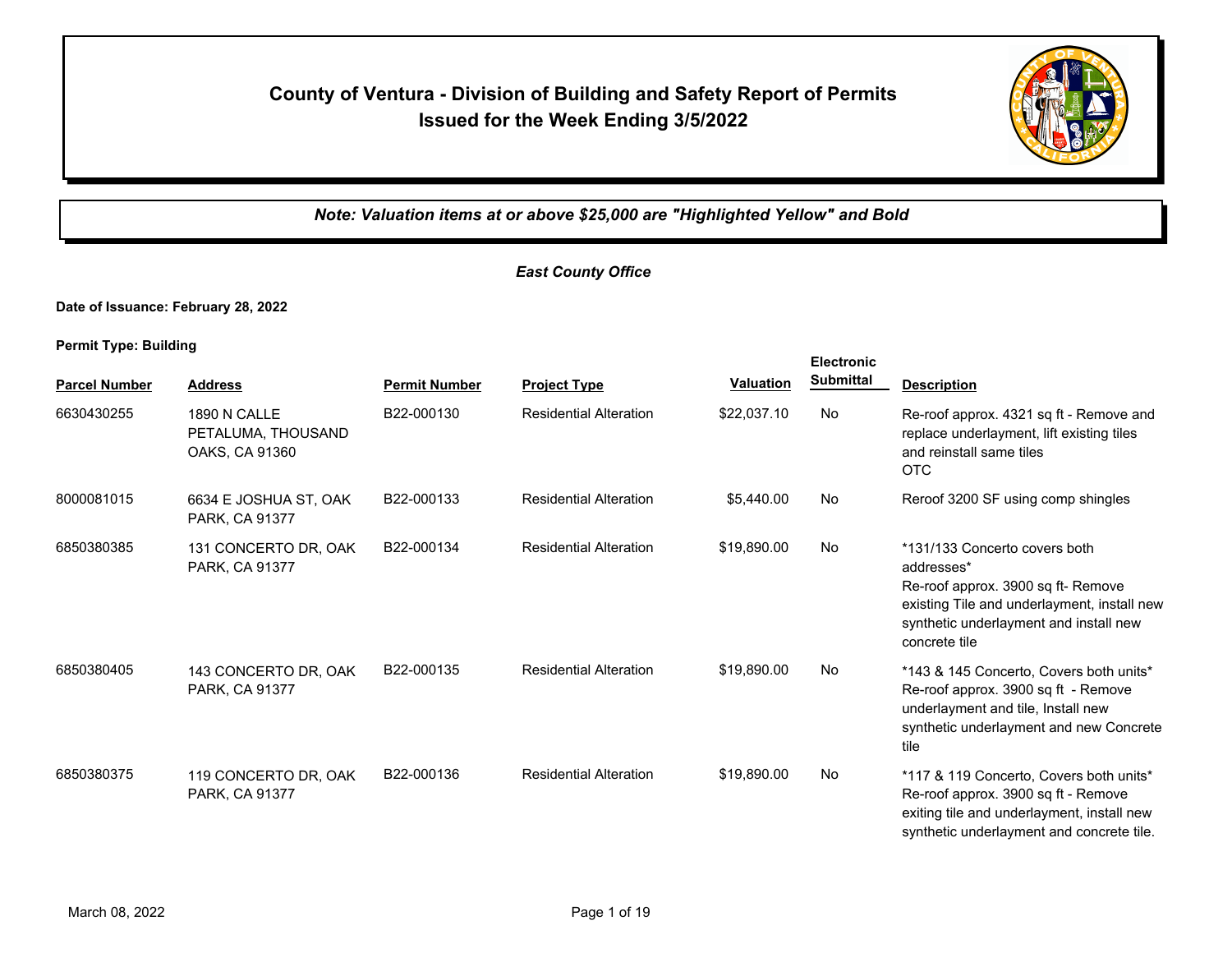## *East County Office*

**Date of Issuance: February 28, 2022**

#### **Permit Type: Combo**

|                      |                                              |                      |                     |                  | <b>Electronic</b> |                                                                              |
|----------------------|----------------------------------------------|----------------------|---------------------|------------------|-------------------|------------------------------------------------------------------------------|
| <b>Parcel Number</b> | <b>Address</b>                               | <b>Permit Number</b> | <b>Project Type</b> | <b>Valuation</b> | <b>Submittal</b>  | <b>Description</b>                                                           |
| 8000011055           | 43 N KANAN RD, OAK<br>PARK, CA 91377         | C21-001208           | PoolSpa             | \$32,815.10      | Yes               | New Pool, Spa and Equip.                                                     |
| 8000350235           | 364 MEDEA CREEK LN,<br>OAK PARK, CA 91377    | C22-000168           | Residential         | \$0.00           | No                | electrical and gas for outdoor bbg                                           |
| 6850211105           | 5545 WEMBLY AV, OAK<br><b>PARK, CA 91377</b> | C22-000171           | Residential         | \$2,536.00       | No                | Bathroom remodel 80 SF, 4 plumbing<br>fixtures, 7 electrical and exhaust fan |

#### **Permit Type: Electrical**

|                      |                                                   |                      |                     |                  | <b>Electronic</b> |                                                                                                             |
|----------------------|---------------------------------------------------|----------------------|---------------------|------------------|-------------------|-------------------------------------------------------------------------------------------------------------|
| <b>Parcel Number</b> | <b>Address</b>                                    | <b>Permit Number</b> | <b>Project Type</b> | <b>Valuation</b> | <b>Submittal</b>  | <b>Description</b>                                                                                          |
| 6450052060           | 1275 GONZALES RD, SIMI<br><b>VALLEY, CA 93063</b> | E21-001187           | Residential         | \$0.00           | <b>Yes</b>        | Install Roof Mounted Photovoltaic System<br>(6.80 kW) 17 modules with microinverters<br>and (1)13kW Battery |
| 8000290105           | 620 VIA NOVELLA, OAK<br>PARK, CA 91377            | E22-000114           | Residential         | \$0.00           | Yes               | Install Roof Mounted Photovoltaic System<br>$(4.4$ kW DC)                                                   |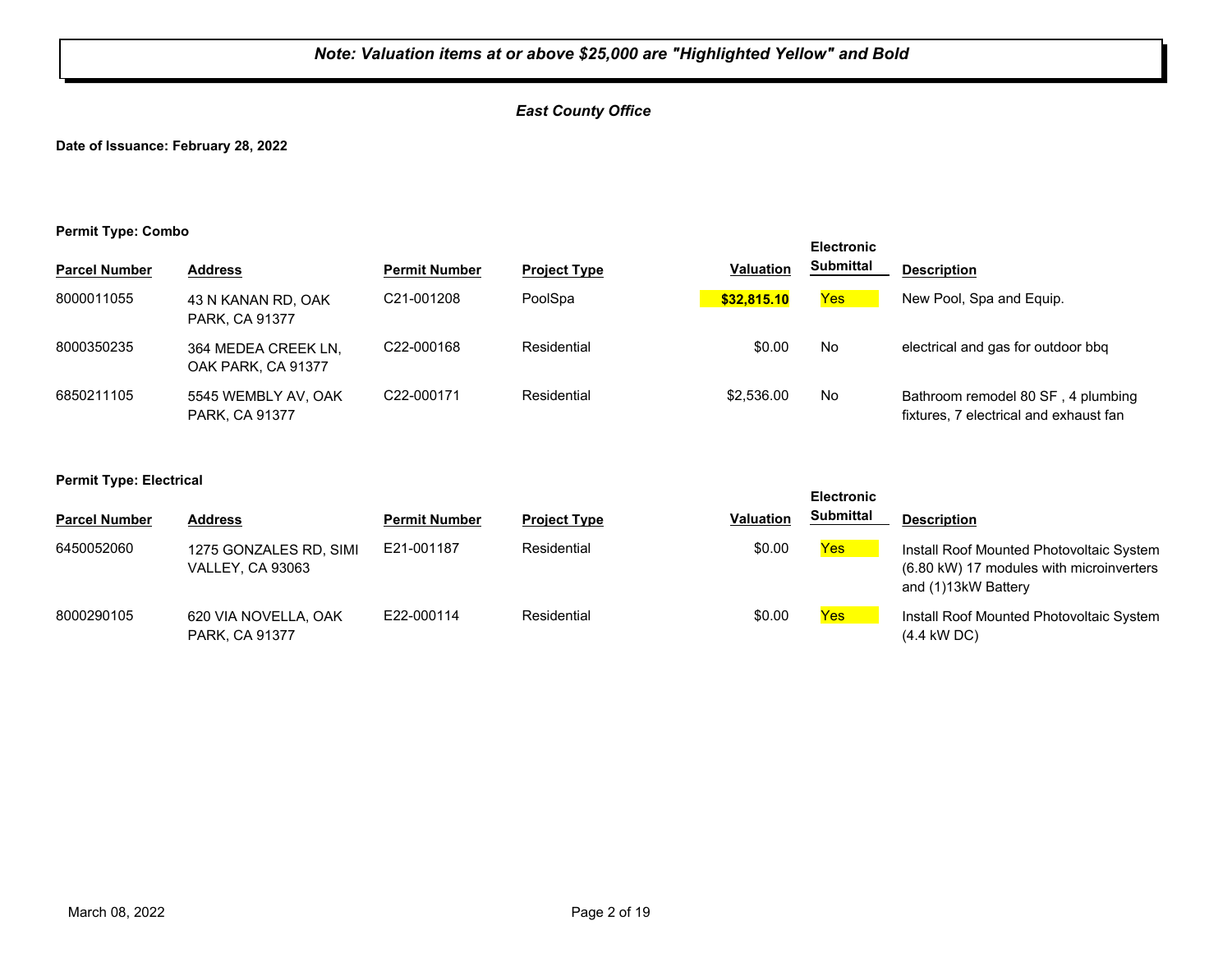## *East County Office*

#### **Date of Issuance: February 28, 2022**

**Permit Type: Plumbing**

| - -                  |                                         |                      |                     |                  | <b>Electronic</b> |                                                                      |
|----------------------|-----------------------------------------|----------------------|---------------------|------------------|-------------------|----------------------------------------------------------------------|
| <b>Parcel Number</b> | <b>Address</b>                          | <b>Permit Number</b> | <b>Project Type</b> | <b>Valuation</b> | <b>Submittal</b>  | <b>Description</b>                                                   |
| 8000371225           | 549 NOBLETREE CT,<br>OAK PARK, CA 91377 | P22-000042           | Residential         | \$570.60         | No                | Reroute leaking 3/4 hot water pipe from<br>water heater kitchen sink |
| 6850280255           | 4788 VIA BENSA, OAK<br>PARK, CA 91377   | P22-000043           | Residential         | \$0.00           | No                | Reroute of cold supply for water heater<br>and kitchen sink          |

#### **Date of Issuance: March 01, 2022**

#### **Permit Type: Building**

|                      |                                               |                      |                               |                  | <b>Electronic</b> |                                    |
|----------------------|-----------------------------------------------|----------------------|-------------------------------|------------------|-------------------|------------------------------------|
| <b>Parcel Number</b> | <b>Address</b>                                | <b>Permit Number</b> | <b>Project Type</b>           | <b>Valuation</b> | <b>Submittal</b>  | <b>Description</b>                 |
| 8000103025           | 6178 E TAMARIND ST.<br>OAK PARK, CA 91377     | B22-000138           | <b>Residential Alteration</b> | \$4,250,00       | No                | Reroof 2500 SF using comp shingles |
| 6850211545           | 5500 BROMELY DR, OAK<br><b>PARK, CA 91377</b> | B22-000139           | <b>Residential Alteration</b> | \$20,400.00      | No                | Reroof 4000 SF using Tile          |

#### **Permit Type: Combo**

| <b>Parcel Number</b> | <b>Address</b>                                  | <b>Permit Number</b>    | <b>Project Type</b> | <b>Valuation</b> | <b>Submittal</b> | <b>Description</b>                                                                                                                                                                           |
|----------------------|-------------------------------------------------|-------------------------|---------------------|------------------|------------------|----------------------------------------------------------------------------------------------------------------------------------------------------------------------------------------------|
| 6460011110           | 6190 SYLVAN DR, SIMI<br><b>VALLEY, CA 93063</b> | C <sub>22</sub> -000139 | Residential         | \$0.00           | No               | Remove partition wall & kitchen to abate<br>violation for conversion to duplex without<br>permits/clearances. Relocate electrical,<br>plumbing and mechanical. Install new<br>interior door. |

ABATE VIOLATION # CV18-0227

**Electronic**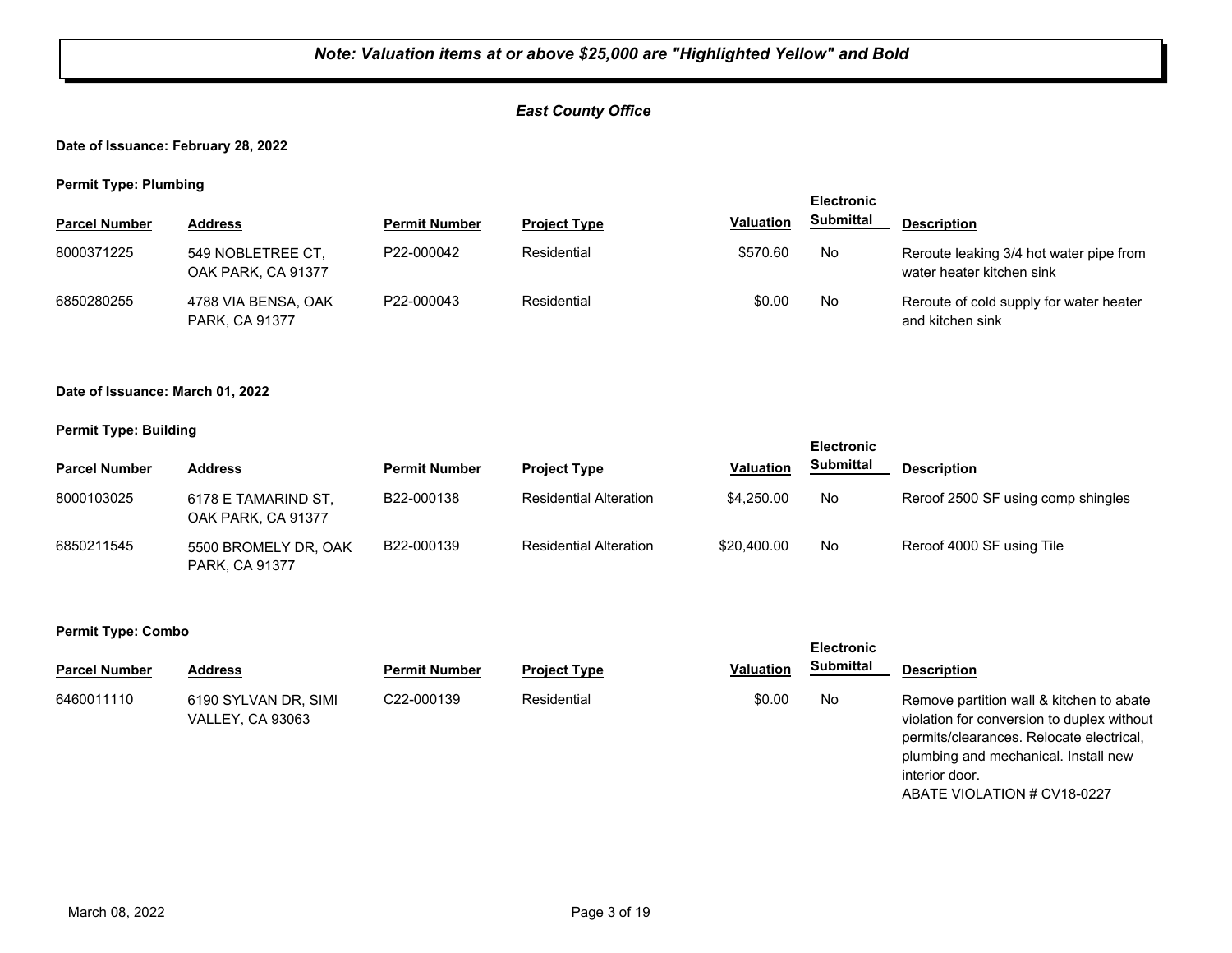## *East County Office*

**Date of Issuance: March 01, 2022**

**Permit Type: Electrical**

|                      |                                             |                      |                     |                  | <b>Electronic</b> |                                                                                                                                                                                                              |
|----------------------|---------------------------------------------|----------------------|---------------------|------------------|-------------------|--------------------------------------------------------------------------------------------------------------------------------------------------------------------------------------------------------------|
| <b>Parcel Number</b> | <b>Address</b>                              | <b>Permit Number</b> | <b>Project Type</b> | <b>Valuation</b> | <b>Submittal</b>  | <b>Description</b>                                                                                                                                                                                           |
| 8500071395           | 84 STAGECOACH RD,<br>WEST HILLS, CA 91307   | E22-000021           | Residential         | \$0.00           | Yes               | Installation of Ground Mounted Solar<br>System (20.4 kW)                                                                                                                                                     |
| 6680244155           | 665 N LOIS AV.<br>NEWBURY PARK, CA<br>91320 | F22-000081           | Residential         | \$0.00           | Yes               | Install new 4.08 kW Roof Mounted<br>Photovoltaic System and (1) Battery<br>Back-up to existing 12 kW roof mounted<br>solar PV system. Existing loads will be<br>relocated to new 225A backup loads<br>panel. |

**Date of Issuance: March 02, 2022**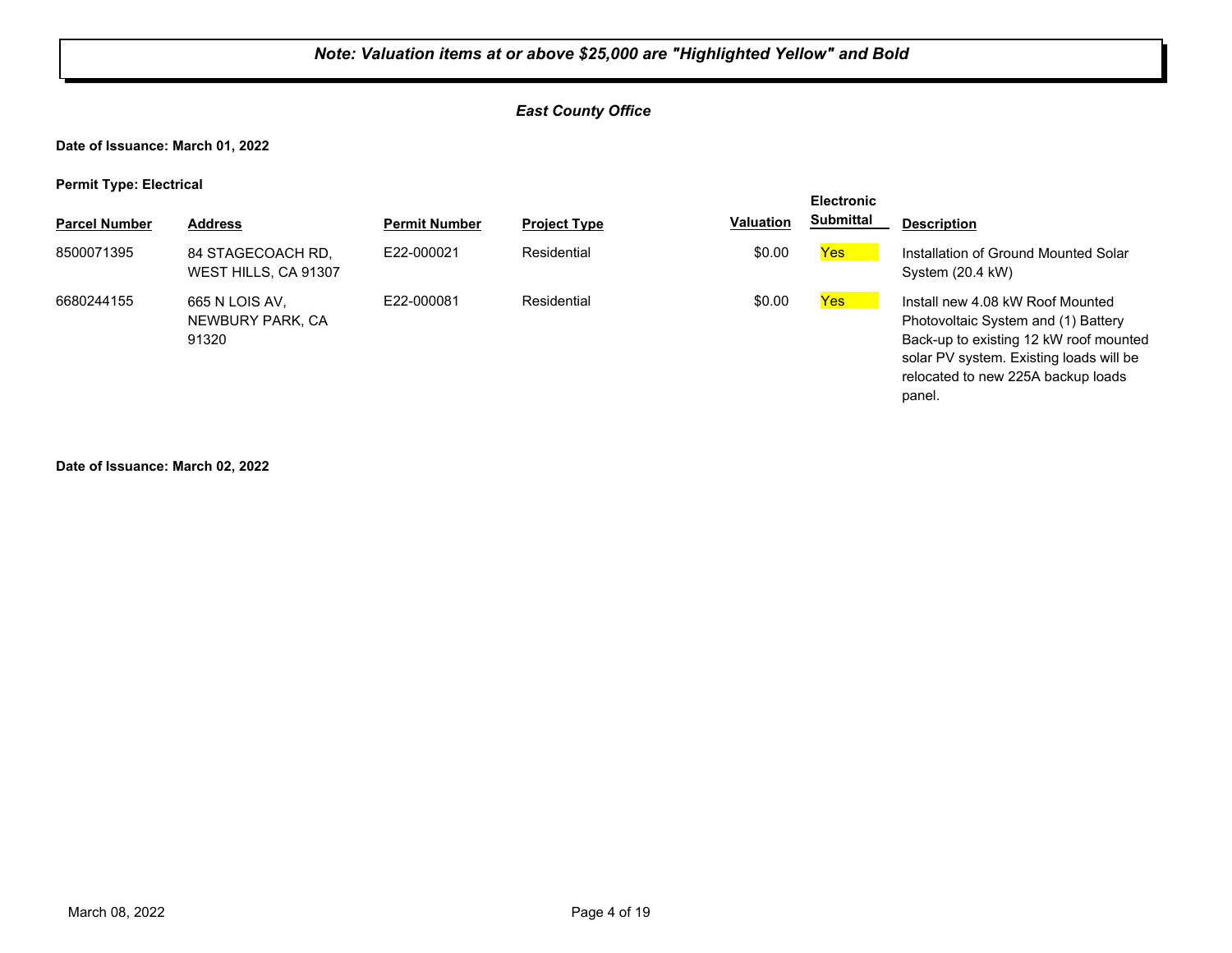## *East County Office*

**Date of Issuance: March 02, 2022**

**Permit Type: Building**

|                      |                                                |                      |                               |                  | <b>Electronic</b> |                                                                                                                                                                                                                                                                                                                                                                                                                                                                                                                      |
|----------------------|------------------------------------------------|----------------------|-------------------------------|------------------|-------------------|----------------------------------------------------------------------------------------------------------------------------------------------------------------------------------------------------------------------------------------------------------------------------------------------------------------------------------------------------------------------------------------------------------------------------------------------------------------------------------------------------------------------|
| <b>Parcel Number</b> | <b>Address</b>                                 | <b>Permit Number</b> | <b>Project Type</b>           | <b>Valuation</b> | <b>Submittal</b>  | <b>Description</b>                                                                                                                                                                                                                                                                                                                                                                                                                                                                                                   |
| 5160170515           | 2821 N REDONDO AV.<br>CAMARILLO, CA 93012      | B22-000131           | <b>Residential Alteration</b> | \$2,949.50       | Yes               | Partial Reroof for solar sections only (1735)<br>SF)                                                                                                                                                                                                                                                                                                                                                                                                                                                                 |
| 6110090115           | 2959 HAPPY LN, SIMI<br><b>VALLEY, CA 93065</b> | B22-000144           | Demo                          | \$0.00           | No                | Demo Ref V07-396, ZV07-0155 and<br>CV07-0396<br>This replaces Demo permits B21--533 and<br>B19-281<br>Reference ZV07-0155 & V07-000396<br>B21-533 Demo non-permitted two story<br>playhouse with E/M/P, non-permitted<br>addition to garage, detached 15x10 metal<br>storage shed, attic bathroom and attic<br>back to storage. Remove plumbing all the<br>way to the source<br>B19-281 DEMO permit for:<br>Unpermitted detached garage 203 SF<br>Ref. CV07-0396 and ZV07-0155. Permit<br>shall expire after 30 days |

#### **Permit Type: Electrical**

| ___                  |                                             |                      |                     |                  | <b>Electronic</b> |                               |
|----------------------|---------------------------------------------|----------------------|---------------------|------------------|-------------------|-------------------------------|
| <b>Parcel Number</b> | <b>Address</b>                              | <b>Permit Number</b> | <b>Project Type</b> | <b>Valuation</b> | <b>Submittal</b>  | <b>Description</b>            |
| 6680294015           | 520 DEBBIE ST.<br>NEWBURY PARK, CA<br>91320 | E22-000055           | Residential         | \$0.00           | No                | Upgrade main panel to 200 amp |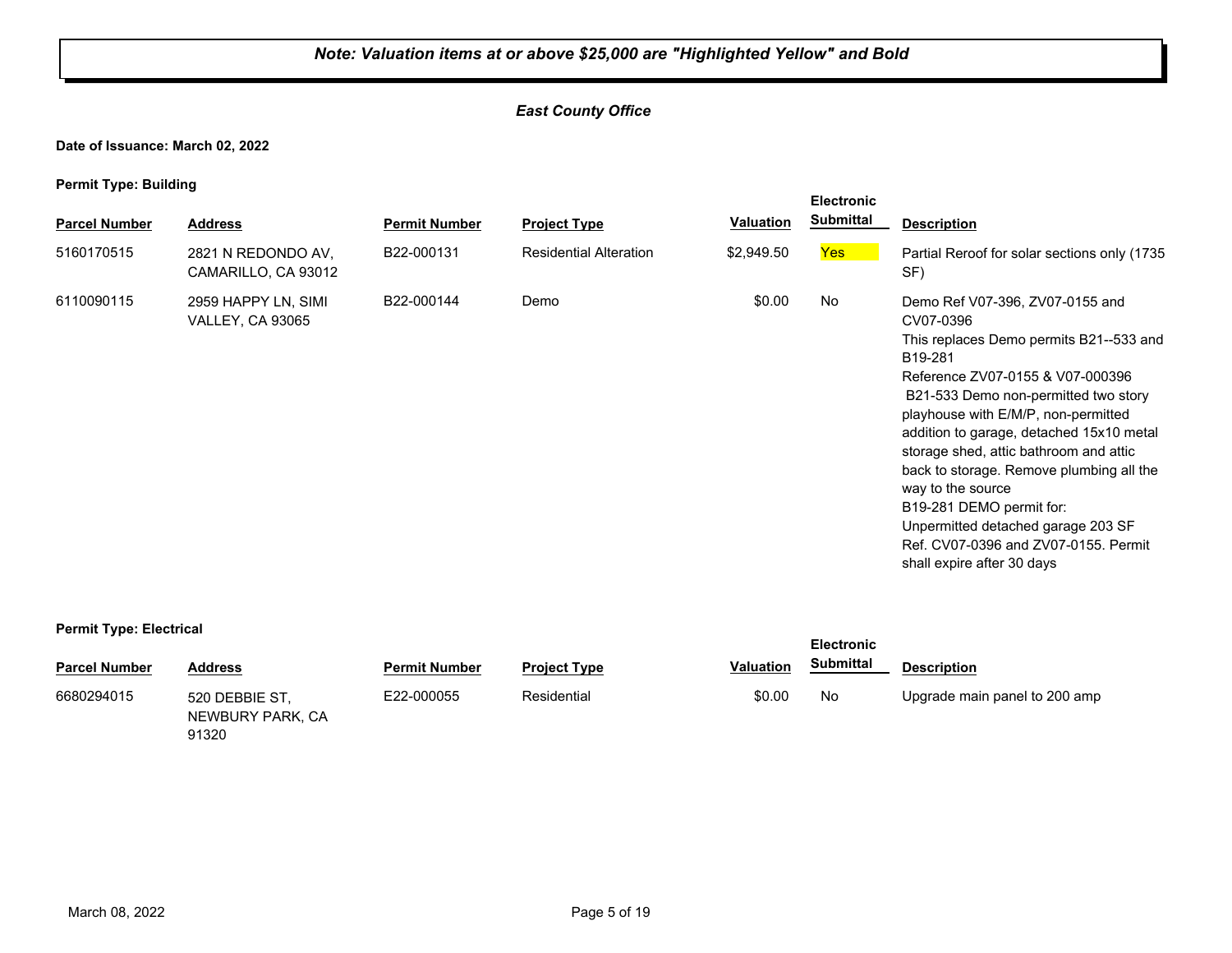## *East County Office*

## **Date of Issuance: March 02, 2022**

#### **Permit Type: Mechanical**

| <b>Parcel Number</b> | <b>Address</b>                                            | <b>Permit Number</b> | <b>Project Type</b> | Valuation | <b>Electronic</b><br><b>Submittal</b> | <b>Description</b>                                                                                            |
|----------------------|-----------------------------------------------------------|----------------------|---------------------|-----------|---------------------------------------|---------------------------------------------------------------------------------------------------------------|
| 6680311015           | 606 DORENA DR,<br>NEWBURY PARK, CA<br>91320               | M22-000027           | Residential         | \$0.00    | No                                    | Replace existing FAU and ducting in<br>same location<br>Add new Condenser- Pending clearance<br>Completed OTC |
| 6630192065           | 718 CAMINO MANZANAS,<br>THOUSAND OAKS, CA<br>91360        | M22-000051           | Residential         | \$0.00    | No                                    | Replace FAU and Condenser in same<br>location                                                                 |
| 6680272075           | 2981 HELEN CT.<br>NEWBURY PARK, CA<br>91320               | M22-000052           | Residential         | \$0.00    | No                                    | HVAC - FAU Replacement and add<br>condenser                                                                   |
| 6640110065           | 487 BRAXFIELD CT.<br><b>WESTLAKE VILLAGE, CA</b><br>91361 | M22-000053           | Residential         | \$0.00    | No                                    | HVAC - Replace 2 Condensers and 2 FAU<br>in same location                                                     |

#### **Date of Issuance: March 03, 2022**

#### **Permit Type: Electrical**

| <b>Parcel Number</b> | <b>Address</b>                                    | <b>Permit Number</b> | <b>Project Type</b> | <b>Valuation</b> | Submittal | <b>Description</b>                                                                                                         |
|----------------------|---------------------------------------------------|----------------------|---------------------|------------------|-----------|----------------------------------------------------------------------------------------------------------------------------|
| 6630430075           | 1867 CALLE BORREGO.<br>THOUSAND OAKS. CA<br>91360 | E21-001172           | Residential         | \$0.00           | No        | UPGRADE MAIN SERVICE PANEL TO<br>200 AMP PANEL                                                                             |
| 8010262115           | 1059 LAMBOURNE PL,<br>OAK PARK, CA 91377          | E22-000062           | Residential         | \$0.00           | Yes       | Install (2) Encharge battery system to<br>existing solar PV system. Existing loads<br>will be relocated to new 125A backup |

**Electronic** 

loads panel.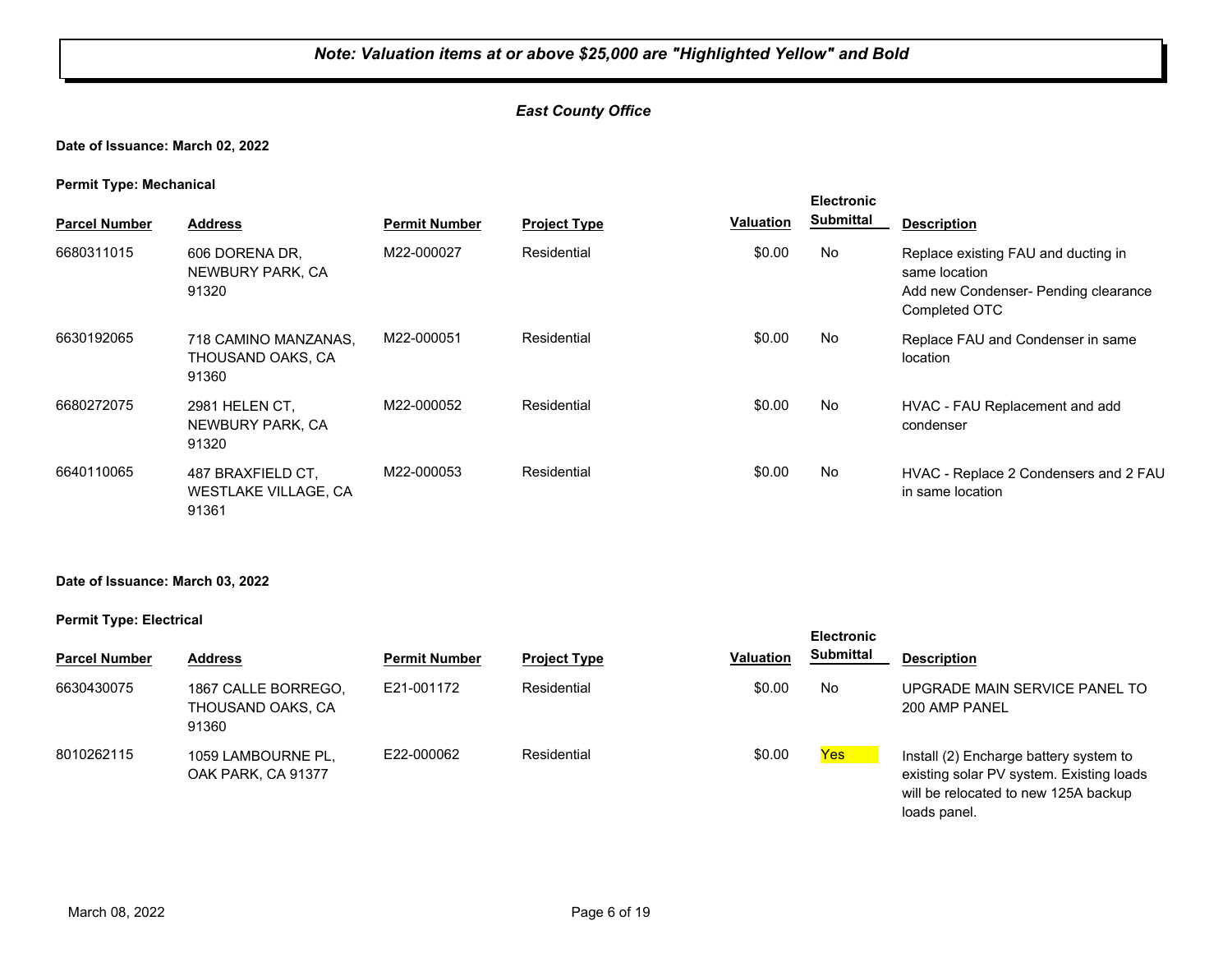## *East County Office*

#### **Date of Issuance: March 04, 2022**

**Permit Type: Combo**

| . .                  |                                                      |                         |                     |                  | <b>Electronic</b> |                                                                                                                                                                                    |
|----------------------|------------------------------------------------------|-------------------------|---------------------|------------------|-------------------|------------------------------------------------------------------------------------------------------------------------------------------------------------------------------------|
| <b>Parcel Number</b> | <b>Address</b>                                       | <b>Permit Number</b>    | <b>Project Type</b> | <b>Valuation</b> | <b>Submittal</b>  | <b>Description</b>                                                                                                                                                                 |
| 6630142075           | 870 CAMINO EL<br>CARRIZO, THOUSAND<br>OAKS, CA 91360 | C <sub>22</sub> -000023 | Residential         | \$7,487.10       | <b>Yes</b>        | Expansion of a loggia / outdoor covered<br>patio area 246 SF. Not enclosed and<br>installation of a new prefab fireplace<br>(Superior - VRE4600 Outdoor Fireplace.<br>UL MH#60069) |
| 6850322135           | 596 MYRTLE CT, OAK<br>PARK, CA 91377                 | C <sub>22</sub> -000193 | PoolSpa             | \$13,807.60      | No                | Pool Remodel Damaged from Woolsey fire<br>New plaster, drain, lights, coping and<br>decks, new equipotent                                                                          |

**Permit Type: Mechanical**

| <b>Electronic</b>    |                                         |                      |                     |           |           |                                                  |
|----------------------|-----------------------------------------|----------------------|---------------------|-----------|-----------|--------------------------------------------------|
| <b>Parcel Number</b> | Address                                 | <b>Permit Number</b> | <b>Project Type</b> | Valuation | Submittal | <b>Description</b>                               |
| 6850380265           | 4738 RHAPSODY DR.<br>OAK PARK, CA 91377 | M22-000058           | Residential         | \$0.00    | No        | FAU, Coil and A/C change out in same<br>location |

**East County Office Valuation Subtotal: \$171,963.00**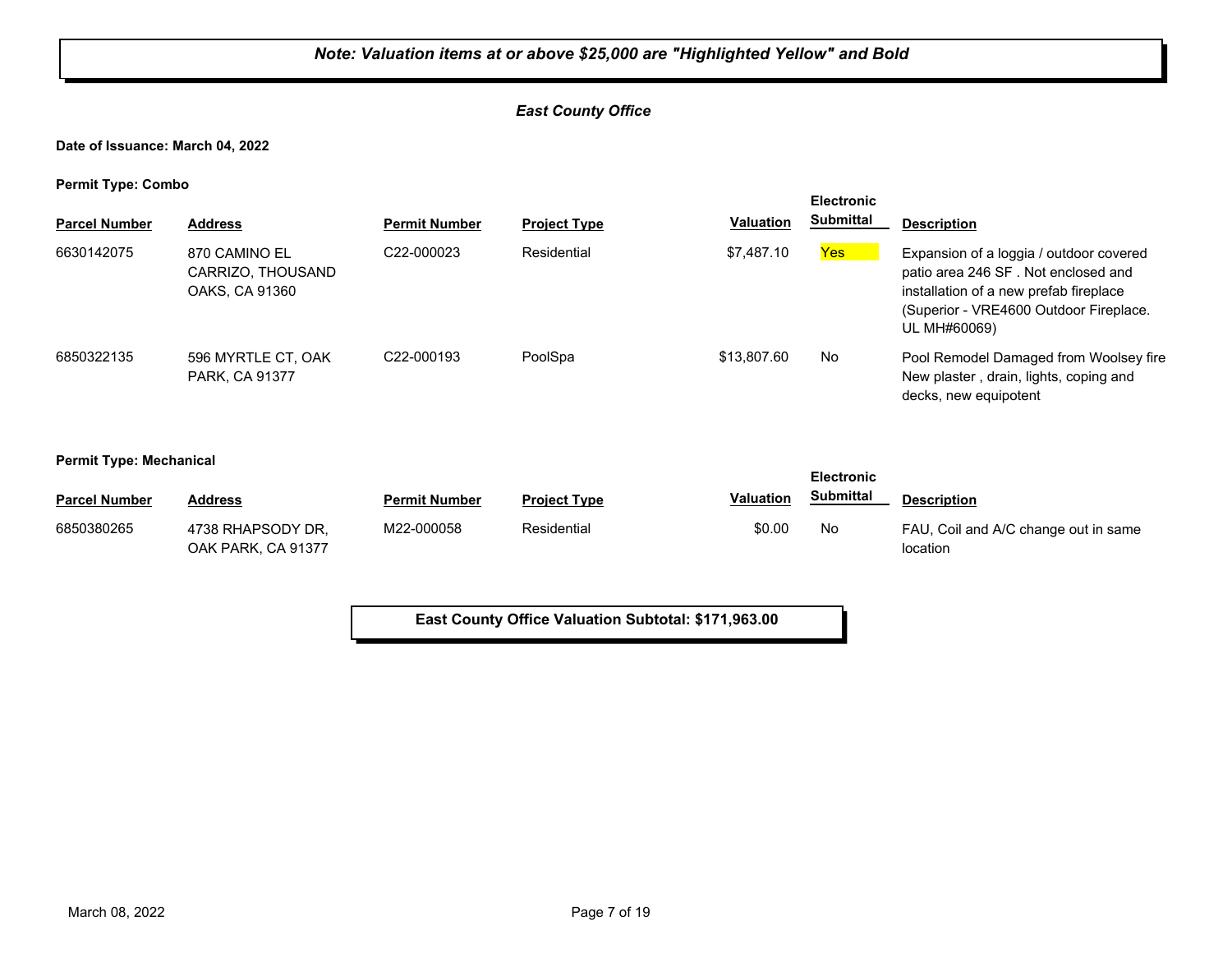## *West County Office*

## **Date of Issuance: February 28, 2022**

**Permit Type: Combo**

|                      |                                     |                      |                     |                  | <b>Electronic</b> |                                                                                                                                                                                                                                                                                                                                                                                |
|----------------------|-------------------------------------|----------------------|---------------------|------------------|-------------------|--------------------------------------------------------------------------------------------------------------------------------------------------------------------------------------------------------------------------------------------------------------------------------------------------------------------------------------------------------------------------------|
| <b>Parcel Number</b> | <b>Address</b>                      | <b>Permit Number</b> | <b>Project Type</b> | <b>Valuation</b> | <b>Submittal</b>  | <b>Description</b>                                                                                                                                                                                                                                                                                                                                                             |
| 0350290265           | 4225 REEVES RD, OJAI,<br>CA 93023   | C21-000980           | PoolSpa             | \$32,815.10      | Yes               | New pool 16'x32' per std plan sp#9-2019<br>with automatic pool cover and new 6' high<br>pool fence                                                                                                                                                                                                                                                                             |
| 0190070050           | 602 DEL NORTE RD.<br>OJAI, CA 93023 | C21-001316           | Residential         | \$23,011.60      | No                | remodel (3) bathrooms 250 sq ft, kitchen<br>remodel 280 sqft, (2) patio door<br>replacements 182 sqft, removing two<br>water heaters and replacing with tankless<br>water heater, (1) dryer vent replacement,<br>replace 47 receptacle/switch, outlet, (3)<br>exhaust fan replacements, removing<br>window and installing French door 21 sq<br>ft, remodel (3) bedroom closets |
| 2060233070           | 3357 OCEAN DR,<br>OXNARD, CA 93035  | C21-001464           | Residential         | \$25,745.80      | No                | Interior remodel to existing dwelling to<br>consisting of bathrooms, and kitchen<br>(electrical, mechanical, plumbing and<br>drywall repairs.). No structural work<br>proposed.<br>02/28/22: Add 6LF pocket wall between<br>bedroom and office.                                                                                                                                |
| 0320192155           | 1140 BONMARK DR.<br>OJAI, CA 93023  | C22-000092           | Residential         | \$3,804.00       | <b>Yes</b>        | Remodeling (E) Kitchen include electrical<br>wiring, plumbing fixtures and demolition of<br>an interior load bearing wall.                                                                                                                                                                                                                                                     |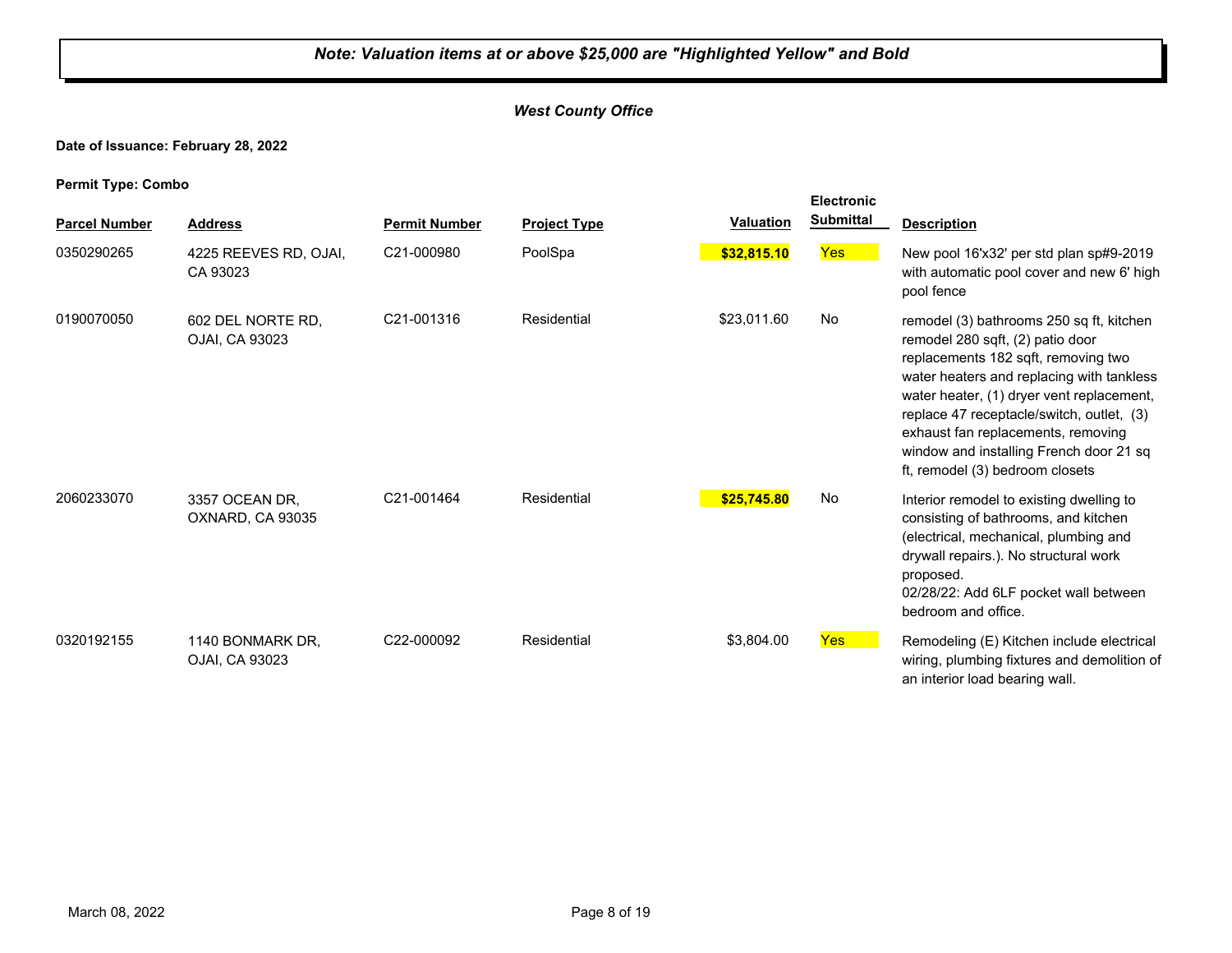## *West County Office*

#### **Date of Issuance: February 28, 2022**

**Permit Type: Electrical**

| . .                  |                                                |                      |                     |                  | <b>Electronic</b> |                                                                                                                                                                                                                                                           |
|----------------------|------------------------------------------------|----------------------|---------------------|------------------|-------------------|-----------------------------------------------------------------------------------------------------------------------------------------------------------------------------------------------------------------------------------------------------------|
| <b>Parcel Number</b> | <b>Address</b>                                 | <b>Permit Number</b> | <b>Project Type</b> | <b>Valuation</b> | <b>Submittal</b>  | <b>Description</b>                                                                                                                                                                                                                                        |
| 0550260240           | 684 E GUIBERSON RD.<br>FILLMORE, CA 93015      | E21-001110           | Residential         | \$0.00           | Yes               | INSTALL (2) TESLA POWERWALL 2 AC<br>BATTERY SYSTEM (5KW) (1) TESLA<br>BACKUP GATEWAY 2 WITH INTERNAL<br>PANELBOARD (1) BACKUP LOADS<br>PANEL TO EXISTING SOLAR PV<br>SYSTEM. THERE IS AN EXISTING 200A<br>MAIN SERVICE PANEL ON THE<br>PRIMARY RESIDENCE. |
| 0560242185           | 4062 AURORA WY.<br>VENTURA COUNTY, CA<br>99999 | E21-001198           | Residential         | \$0.00           | Yes               | NEW TESLA POWERWALL TO BE<br>ADDED TO 3.5 KW SYSTEM<br>(PERMITTED SEPERATELY). New 125A<br>backup loads panel.                                                                                                                                            |
| 1090241025           | 1655 RIENTE ST.<br>CAMARILLO, CA 93010         | E22-000083           | Residential         | \$0.00           | <b>Yes</b>        | residential roof mount pv system 6.8kw 17<br>modules                                                                                                                                                                                                      |
| 0600063100           | 7057 N SUNLAND AV,<br>VENTURA, CA 93001        | E22-000119           | Residential         | \$0.00           | No                | Replace and upgrade electrical meter 200<br>amps.                                                                                                                                                                                                         |

#### **Permit Type: Mechanical**

| <b>Parcel Number</b> | <b>Address</b>                               | <b>Permit Number</b> | <b>Project Type</b> | <b>Valuation</b> | <b>Submittal</b> | <b>Description</b>                                                                                             |
|----------------------|----------------------------------------------|----------------------|---------------------|------------------|------------------|----------------------------------------------------------------------------------------------------------------|
| 0900031050           | 11565 TELEGRAPH RD,<br>SANTA PAULA, CA 93060 | M22-000036           | Residential         | \$0.00           | Yes              | Ducting in attic, 3560                                                                                         |
| 1510110015           | 249 MESA DR.<br>CAMARILLO, CA 93010          | M22-000049           | Residential         | \$0.00           | No               | Change out 100 kbtu FAU, like for like,<br>same location in attic. Replacing ducting<br>in attic 3,059 sq. ft. |

**Electronic**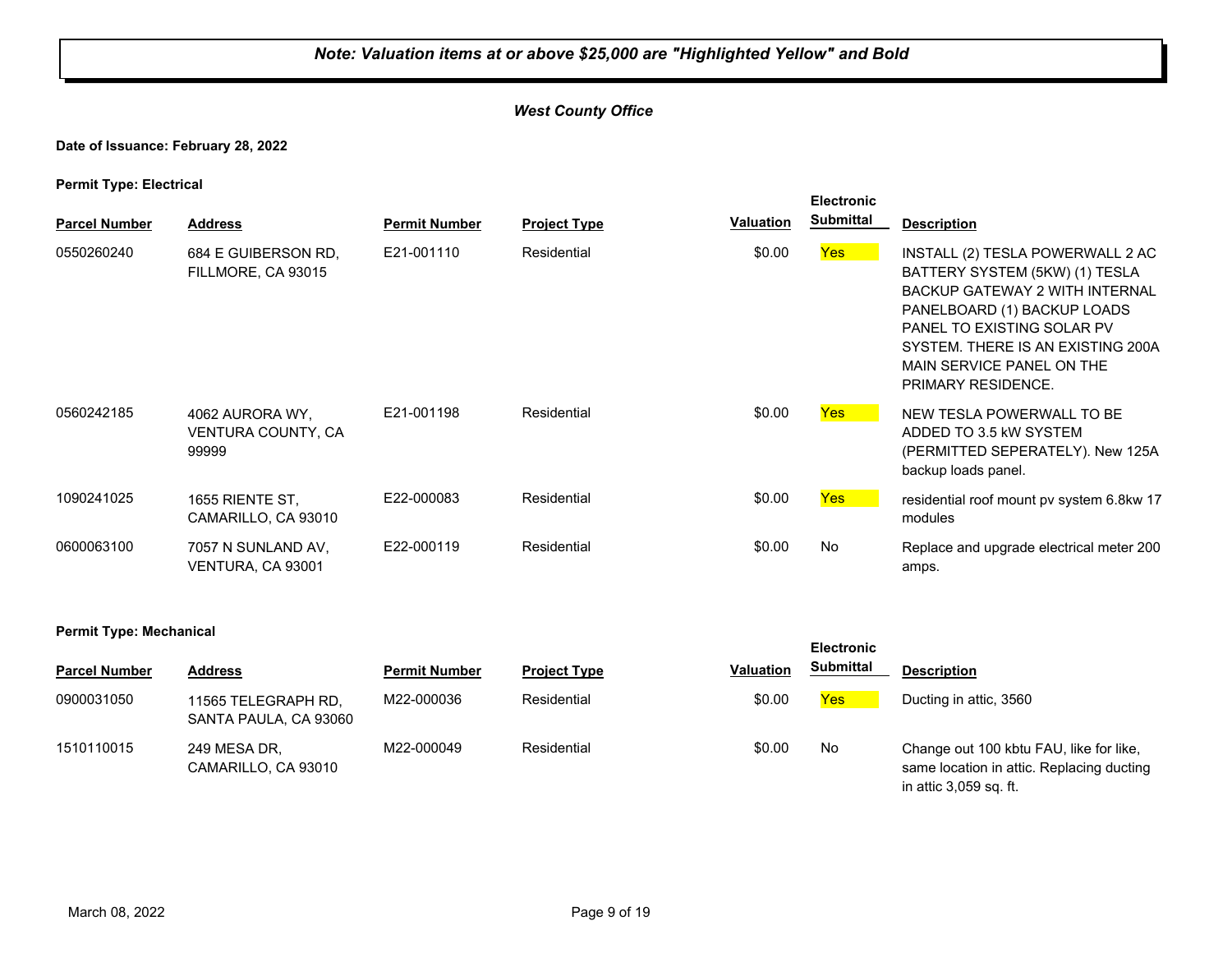## *West County Office*

**Date of Issuance: March 01, 2022**

**Permit Type: Building**

| - -                  |                                             |                      |                               |                  | <b>Electronic</b> |                                                                                                   |
|----------------------|---------------------------------------------|----------------------|-------------------------------|------------------|-------------------|---------------------------------------------------------------------------------------------------|
| <b>Parcel Number</b> | <b>Address</b>                              | <b>Permit Number</b> | <b>Project Type</b>           | <b>Valuation</b> | <b>Submittal</b>  | <b>Description</b>                                                                                |
| 0300090075           | 12693 SISAR RD, OJAI,<br>CA 93023           | B22-000124           | <b>Residential Alteration</b> | \$4,250,00       | No.               | Reroof of 2,500SF comp shingles to the<br>existing dwelling.                                      |
| 0610034225           | 182 VALLEY RD, OAK<br><b>VIEW, CA 93022</b> | B22-000137           | <b>Residential Alteration</b> | \$3.910.00       | No.               | Re roof replacing comp shingles with<br>same material over house and garage<br>area. 2300 sq. ft. |

#### **Permit Type: Combo**

| <b>Parcel Number</b> | <b>Address</b>                               | <b>Permit Number</b> | <b>Project Type</b> | Valuation   | <b>Electronic</b><br><b>Submittal</b> | <b>Description</b>                                                                                                           |
|----------------------|----------------------------------------------|----------------------|---------------------|-------------|---------------------------------------|------------------------------------------------------------------------------------------------------------------------------|
| 0610220100           | 8566 NYE RD, VENTURA,<br>CA 93003            | C21-000004           | <b>NSFR</b>         | \$98,420.00 | <b>Yes</b>                            | Construction of new 700sq ft detached<br>ADU                                                                                 |
| 0170350185           | 135 CANTERBURY CT.<br>OJAI, CA 93023         | C21-000321           | Residential         | \$7,396.40  | <b>Yes</b>                            | Kitchen remodel (200SF): Removal of 2<br>interior walls, adding a window and<br>expanding and existing door opening.         |
| 0550270395           | 2011 E GUIBERSON RD.<br>FILLMORE, CA 93015   | C21-000374           | <b>NMH</b>          | \$29,597.20 | <b>Yes</b>                            | Installation of a new 1.213 SF double wide<br>manufactured home.                                                             |
| 1100010165           | 1471 E LA LOMA AV,<br><b>SOMIS, CA 93066</b> | C21-000531           | Agricultural        | \$51,360.00 | <b>Yes</b>                            | Construction of 2400 Sq. ft. Agricultural<br>accessory metal building (No Electrical)                                        |
| 1080140045           | 6868 COYOTE CANYON<br>RD, SOMIS, CA 93066    | C21-000996           | Residential         | \$6,048.00  | <b>Yes</b>                            | Construction of (3) 12X10 side by side<br>detached patio covers, includes electrical                                         |
| 1550190045           | 347 N LOOP DR,<br>CAMARILLO, CA 93010        | C22-000175           | Residential         | \$6,370.00  | <b>Yes</b>                            | Installation of a roof mounted solar PV<br>8.4KW with 24 panels. Reroof 3,300SF<br>comp shingles and 400SF built up roofing. |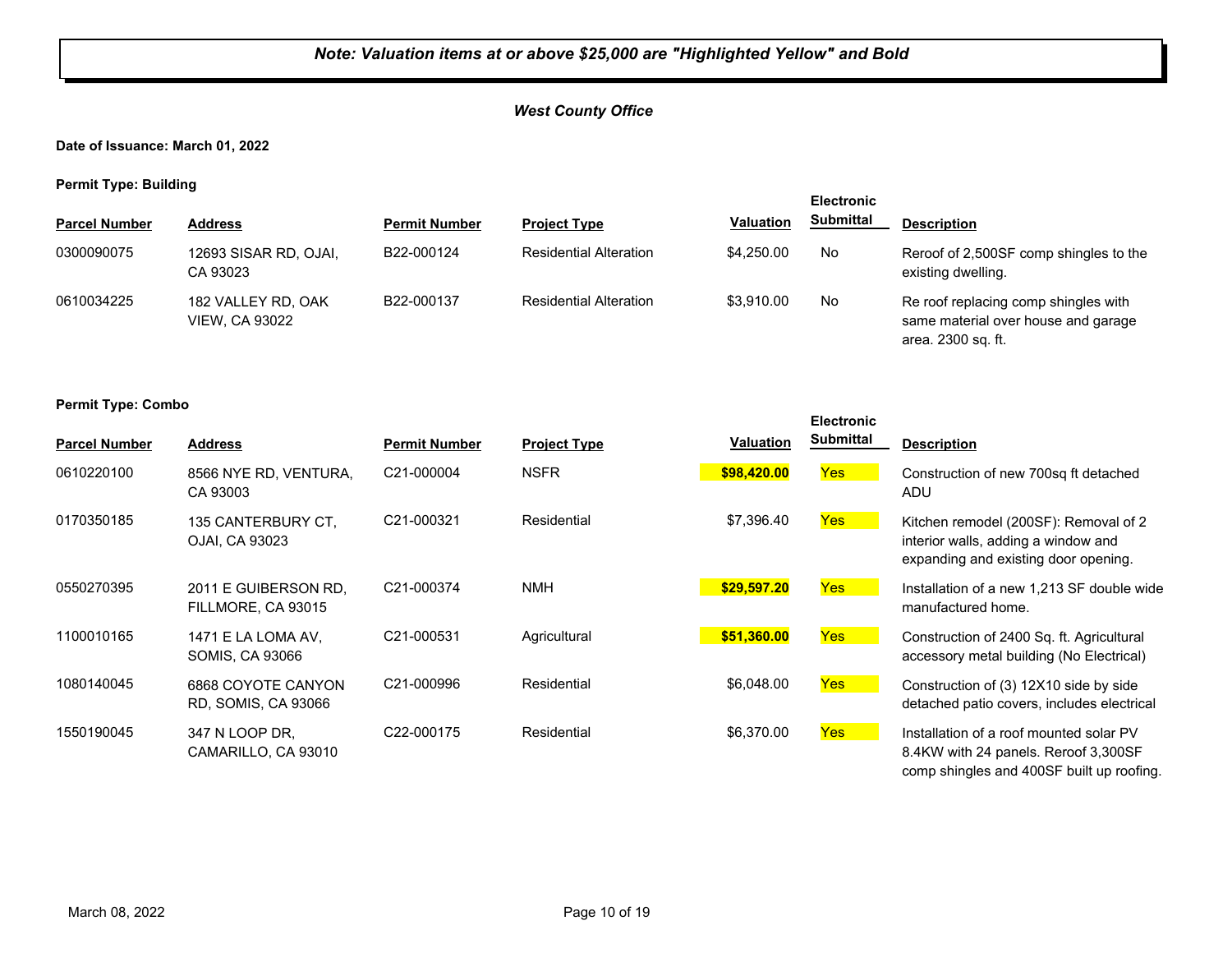## *West County Office*

#### **Date of Issuance: March 01, 2022**

**Permit Type: Electrical**

|                      |                                                |                      |                     |                  | <b>Electronic</b> |                                                                    |
|----------------------|------------------------------------------------|----------------------|---------------------|------------------|-------------------|--------------------------------------------------------------------|
| <b>Parcel Number</b> | <b>Address</b>                                 | <b>Permit Number</b> | <b>Project Type</b> | <b>Valuation</b> | <b>Submittal</b>  | <b>Description</b>                                                 |
| 0170202130           | 402 S PADRE JUAN AV,<br>OJAI, CA 93023         | E22-000126           | Residential         | \$0.00           | Yes               | Installation of a roof mounted solar PV<br>3.905KW with 11 panels. |
| 0990080195           | 15325 TODD LN, SANTA<br><b>PAULA, CA 93060</b> | E22-000127           | Residential         | \$0.00           | No.               | Main panel upgrade from 100amps to<br>200amps. (same location)     |

#### **Permit Type: Mechanical**

|                      |                                       |                      |                     |                  | <b>Electronic</b> |                                                                                                                                                                    |
|----------------------|---------------------------------------|----------------------|---------------------|------------------|-------------------|--------------------------------------------------------------------------------------------------------------------------------------------------------------------|
| <b>Parcel Number</b> | Address                               | <b>Permit Number</b> | <b>Project Type</b> | <b>Valuation</b> | Submittal         | <b>Description</b>                                                                                                                                                 |
| 0190070060           | 608 E DEL NORTE RD.<br>OJAI, CA 93023 | M22-000050           | Residential         | \$0.00           | No                | Change out 100 kbtu fau/coil like for like,<br>same closet location. Change out 5 ton<br>AC like for like same location. Replace<br>ducting in attic, 4293 sq. ft. |

#### **Permit Type: Plumbing**

| <b>Parcel Number</b> | Address                            | <b>Permit Number</b> | <b>Project Type</b> | <b>Valuation</b> | <b>Submittal</b> | <b>Description</b>                                        |
|----------------------|------------------------------------|----------------------|---------------------|------------------|------------------|-----------------------------------------------------------|
| 2060271280           | 4132 OCEAN DR.<br>OXNARD. CA 93035 | P22-000044           | Residential         | \$0.00           | No               | Change out water heater in same location<br>within garage |

**Electronic** 

#### **Date of Issuance: March 02, 2022**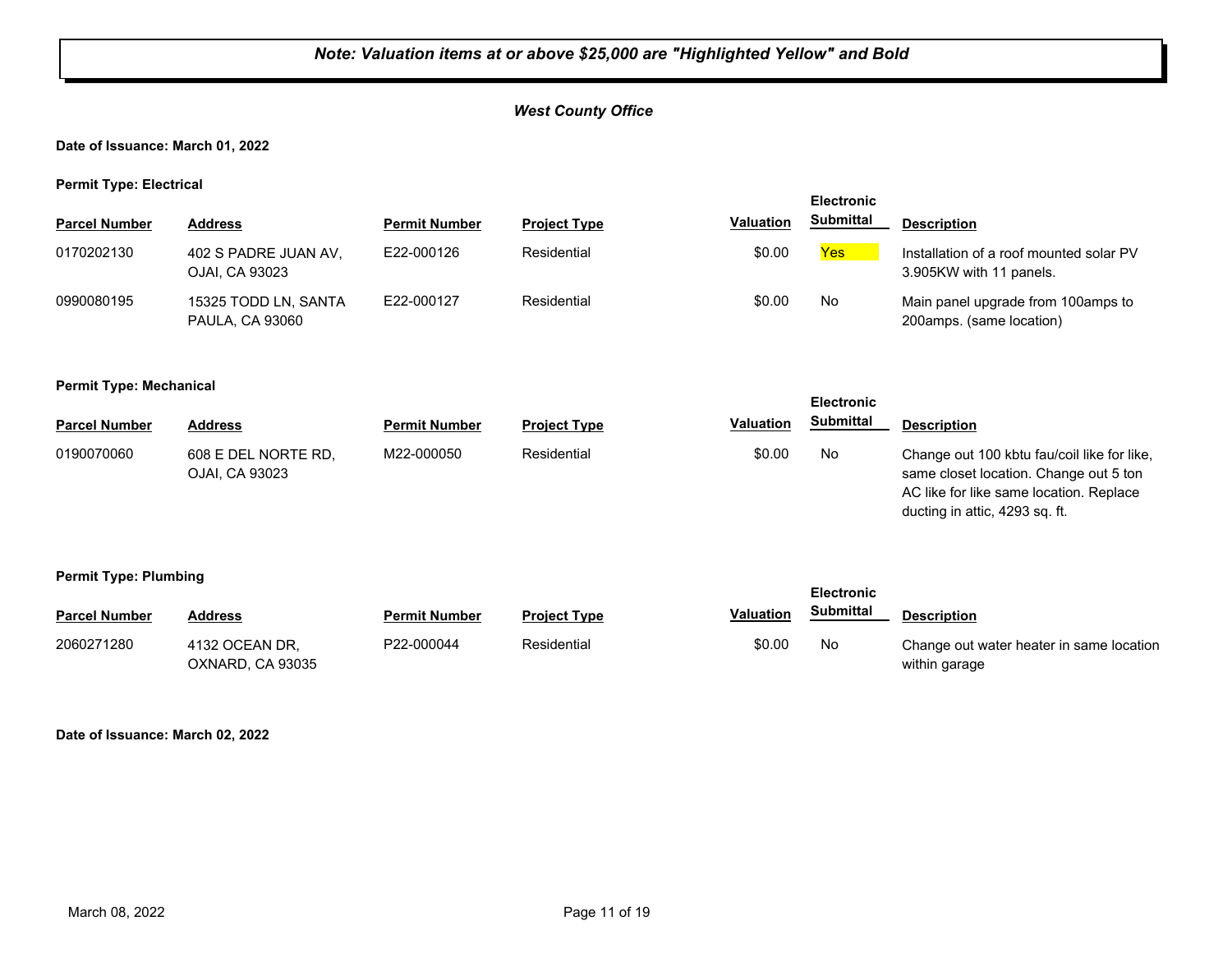**Date of Issuance: March 02, 2022**

**Permit Type: Building**

| <b>Electronic</b>    |                                        |                      |                               |                  |                  |                                                                                                                                  |
|----------------------|----------------------------------------|----------------------|-------------------------------|------------------|------------------|----------------------------------------------------------------------------------------------------------------------------------|
| <b>Parcel Number</b> | <b>Address</b>                         | <b>Permit Number</b> | <b>Project Type</b>           | <b>Valuation</b> | <b>Submittal</b> | <b>Description</b>                                                                                                               |
| 2060315060           | 318 CAHUENGA DR.<br>OXNARD, CA 93035   | B22-000142           | <b>Residential Alteration</b> | \$4,509.60       | No               | replace (10) windows (1) sliding door<br>same size and location                                                                  |
| 1330032080           | 227 MONTGOMERY AV.<br>OXNARD, CA 93036 | B22-000143           | Change of Occupancy           | \$0.00           | No               | Certificate of Occupancy - 4,800 Sq. Ft.<br>Type of Business: AG Transportation<br>Business Name: Rollin'R Enterprises,<br>IncRo |

**Permit Type: Combo**

|                      |                                         |                         |                     |                  | <b>Electronic</b> |                                                                                      |
|----------------------|-----------------------------------------|-------------------------|---------------------|------------------|-------------------|--------------------------------------------------------------------------------------|
| <b>Parcel Number</b> | <b>Address</b>                          | <b>Permit Number</b>    | <b>Project Type</b> | <b>Valuation</b> | <b>Submittal</b>  | <b>Description</b>                                                                   |
| 0610220100           | 8566 NYE RD, VENTURA,<br>CA 93003       | C <sub>21</sub> -000005 | Residential         | \$24,080,00      | <b>Yes</b>        | New detached garage 700 sq ft                                                        |
| 0830061325           | 800 S VICTORIA AV.<br>VENTURA, CA 93009 | C22-000014              | Commercial          | \$9.347.24       | <b>Yes</b>        | County of Ventura-Hall of justice Tenant<br>Improvement, create (2) new office areas |

#### **Permit Type: Electrical**

| <b>Parcel Number</b> | Address             | <b>Permit Number</b> | <b>Project Type</b> | Valuation | Submittal       | <b>Description</b>                      |
|----------------------|---------------------|----------------------|---------------------|-----------|-----------------|-----------------------------------------|
| 1530150035           | 200 ALOSTA DR.      | E22-000131           | Residential         | \$0.00    | Y <sub>es</sub> | Installation of roof mounted PV system, |
|                      | CAMARILLO. CA 93010 |                      |                     |           |                 | 6.745 KW and 19 panels                  |

**Electronic**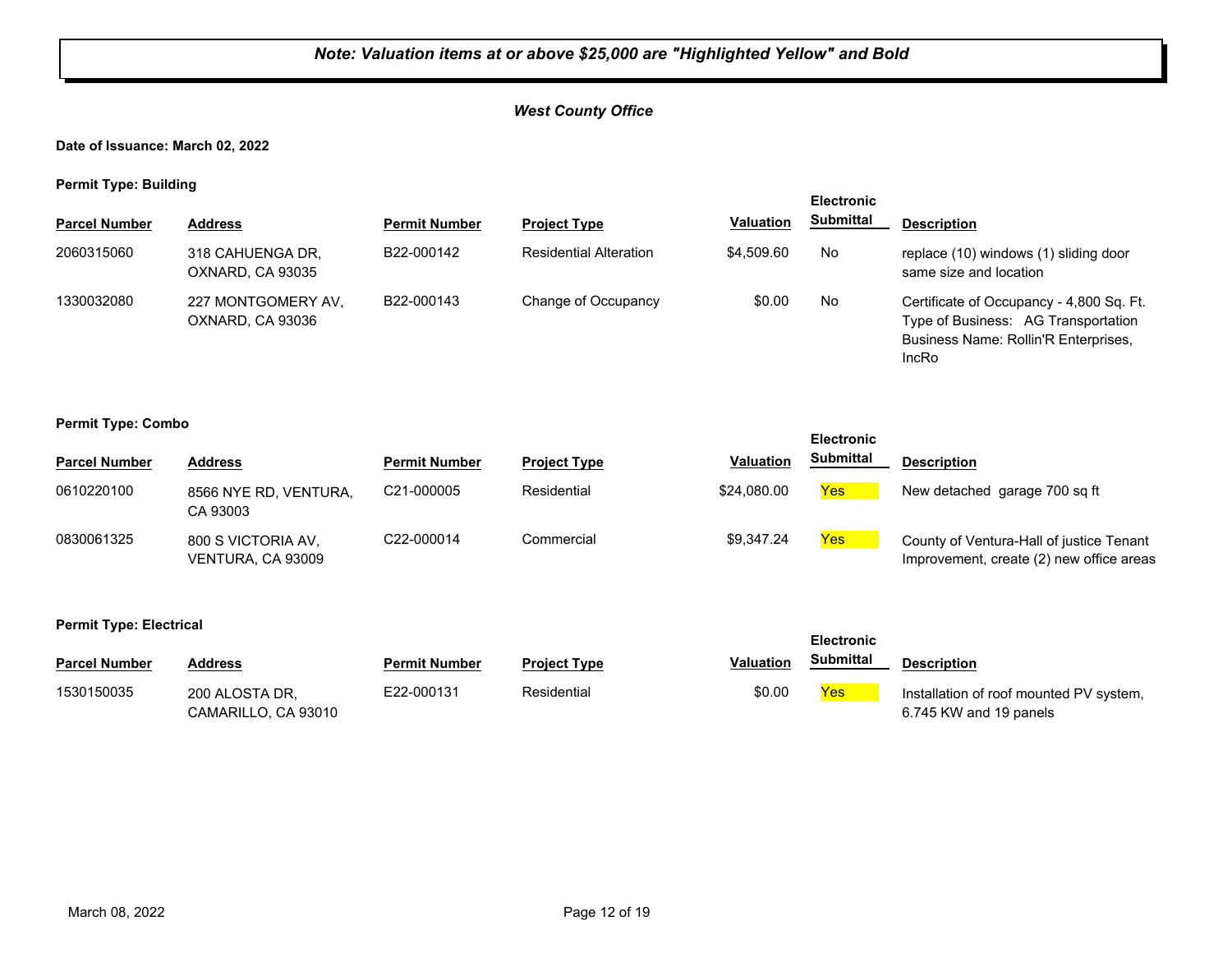## *West County Office*

**Date of Issuance: March 02, 2022**

**Permit Type: Plumbing**

| <b>Parcel Number</b> | Address                                  | <b>Permit Number</b> | <b>Project Type</b> | <b>Valuation</b> | Submittal | <b>Description</b>                                                   |
|----------------------|------------------------------------------|----------------------|---------------------|------------------|-----------|----------------------------------------------------------------------|
| 2060154240           | 109 SAN FERNANDO AV,<br>OXNARD, CA 93035 | P22-000045           | Residential         | \$0.00           | No        | change out water heater in same location,<br>re-pipe with Pex piping |

#### **Date of Issuance: March 03, 2022**

**Permit Type: Building**

| . .                  |                                     |                      |                               |                  | <b>Electronic</b> |                                                                                                                |
|----------------------|-------------------------------------|----------------------|-------------------------------|------------------|-------------------|----------------------------------------------------------------------------------------------------------------|
| <b>Parcel Number</b> | <b>Address</b>                      | <b>Permit Number</b> | <b>Project Type</b>           | <b>Valuation</b> | <b>Submittal</b>  | <b>Description</b>                                                                                             |
| 1530090185           | 168 LOMA DR.<br>CAMARILLO, CA 93010 | B22-000018           | <b>Residential Alteration</b> | \$4,730.40       | No                | Reroof 960SF comp shingles to existing<br>dwelling and reroof 1,032SF comp<br>shingles to the detached garage. |
|                      |                                     |                      |                               |                  |                   | 03/03/22: Replace sheathing in the house<br>only (960SF)                                                       |
| 0170221090           | 162 EL CAMINO DR, OJAI,<br>CA 93023 | B22-000146           | <b>Residential Alteration</b> | \$3,230,00       | No                | Reroof house and attached garage, 1900<br>SF, remove existing and apply comp<br>shingles                       |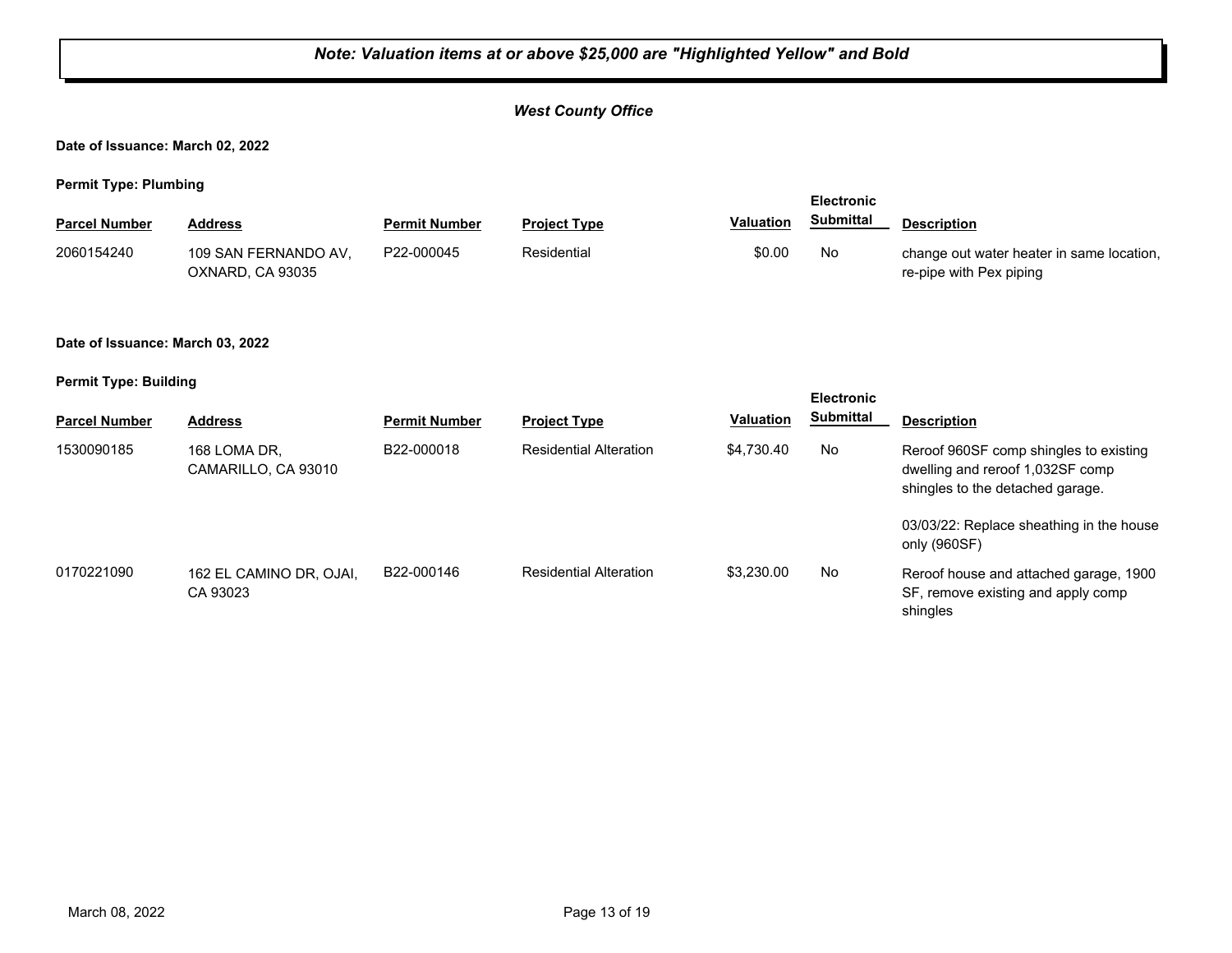## **Date of Issuance: March 03, 2022**

**Permit Type: Combo**

|                      |                                                |                      |                     |                  | <b>Electronic</b> |                                                                                                                                                                                                                                                               |
|----------------------|------------------------------------------------|----------------------|---------------------|------------------|-------------------|---------------------------------------------------------------------------------------------------------------------------------------------------------------------------------------------------------------------------------------------------------------|
| <b>Parcel Number</b> | <b>Address</b>                                 | <b>Permit Number</b> | <b>Project Type</b> | <b>Valuation</b> | <b>Submittal</b>  | <b>Description</b>                                                                                                                                                                                                                                            |
| 0380060195           | 4425 OJAI RD, SANTA<br>PAULA, CA               | C21-001010           | <b>NMH</b>          | \$17,280.00      | Yes               | Thomas Fire Rebuild - SAP17-00140 --<br>(Original Dwelling 1,000sq.ft.) - Construct<br>new 1600 sq. ft. manufactured Home                                                                                                                                     |
| 0380060195           | 4425 OJAI RD, SANTA<br>PAULA, CA               | C21-001011           | Residential         | \$18,163.20      | Yes               | Thomas Fire Rebuild - SAP18-00071 -<br>(Original Garage 576 sq. ft.) - Construct<br>new 528 sq. ft. detached garage with<br>electric                                                                                                                          |
| 1100200305           | 4600 SAND CANYON RD.<br><b>SOMIS, CA 93066</b> | C21-001071           | Residential         | \$0.00           | <b>Yes</b>        | Installing 150kW Kohler emergency<br>standby generator being fueled by existing<br>LPG tanks. Installing 400amp Kohler<br>automatic transfer switch.                                                                                                          |
| 2060251375           | 108 LA BREA ST,<br>OXNARD, CA 93035            | C22-000170           | Residential         | \$2,574.60       | No                | Master Bathroom remodel and replace<br>sink and tile around tub in hall bathroom,<br>add (12) can lights kitchen and living area,<br>replace kitchen sink, replace 60 SF of<br>drywall at staircase area<br>Ref: CV22-0037                                    |
| 1530090185           | 168 LOMA DR,<br>CAMARILLO, CA 93010            | C22-000189           | Residential         | \$1,664.00       | <b>No</b>         | ATF- Interior remodel to existing 400SF<br>home: Replace drywall 540SF, replace<br>insulation R13 1,000SF, general electrical<br>wiring throughout 400SF, water heater<br>change out to tankless water heater and<br>relocate. Main panel upgrade to 200amps. |
|                      |                                                |                      |                     |                  |                   | Ref. CV22-0060                                                                                                                                                                                                                                                |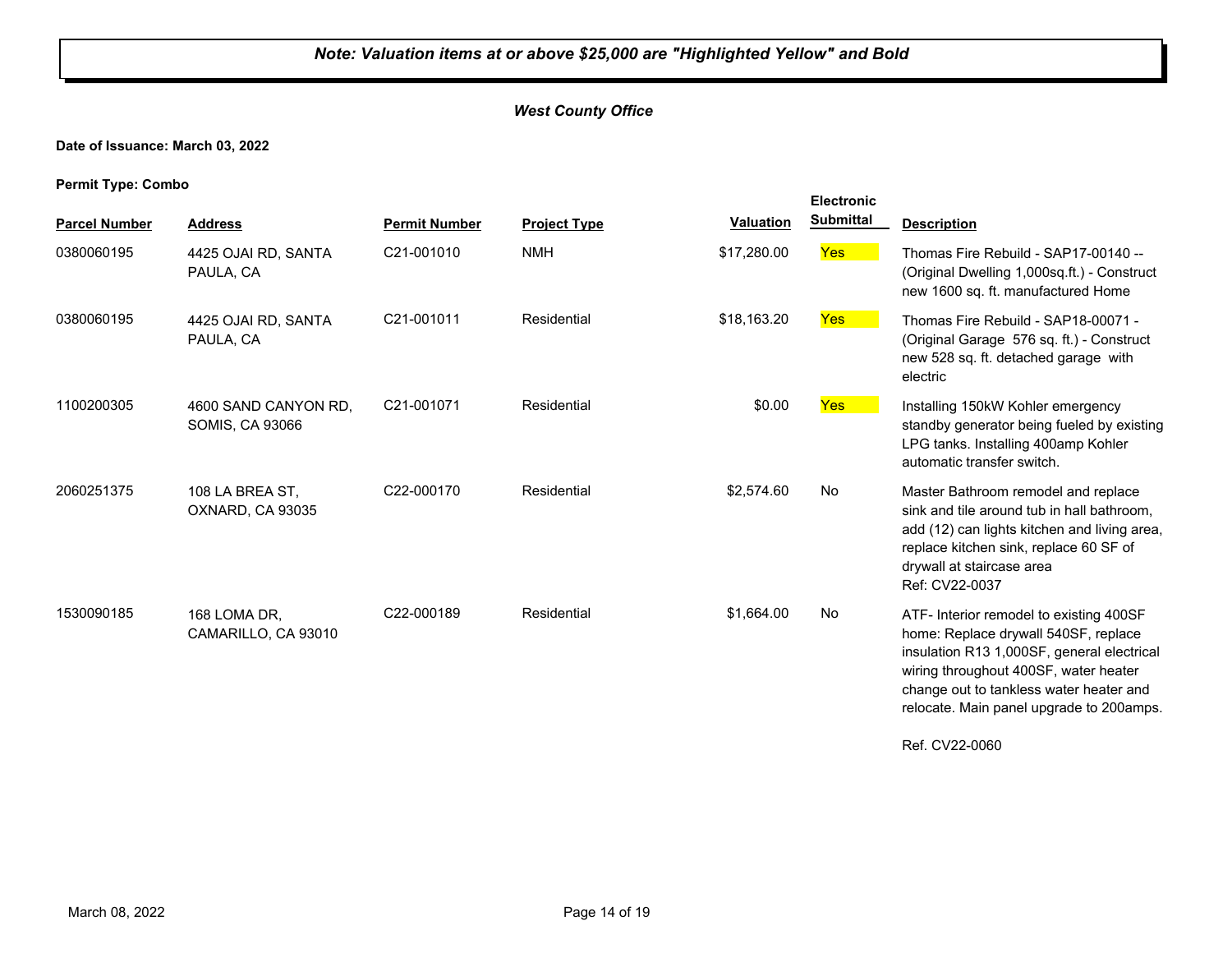## *West County Office*

#### **Date of Issuance: March 03, 2022**

**Permit Type: Electrical**

| . .                  |                                         |                      |                     |                  | <b>Electronic</b> |                                                                                                                                         |
|----------------------|-----------------------------------------|----------------------|---------------------|------------------|-------------------|-----------------------------------------------------------------------------------------------------------------------------------------|
| <b>Parcel Number</b> | <b>Address</b>                          | <b>Permit Number</b> | <b>Project Type</b> | <b>Valuation</b> | <b>Submittal</b>  | <b>Description</b>                                                                                                                      |
| 0170180020           | 242 ENCINAL AV, OJAI,<br>CA 93023       | E21-001203           | Residential         | \$0.00           | Yes               | Installation of roof mounted PV system,<br>5.11 KW and 14 panels<br>*Revised 2/23/22 to add 200 amp<br>Electrical service panel upgrade |
| 1510022295           | 186 CATALINA DR.<br>CAMARILLO, CA 93010 | E22-000070           | Residential         | \$0.00           | Yes               | Install roof mounted solar PV 11.90KW.<br>with 28 modules. New battery back up.                                                         |
| 7000140225           | 9550 COTHARIN RD.<br>MALIBU, CA 90265   | E22-000133           | Residential         | \$0.00           | No                | Electrical service meter replacement, 100<br>amps                                                                                       |
| 1530090185           | 180 LOMA DR.<br>CAMARILLO, CA 93010     | E22-000134           | Residential         | \$0.00           | No                | Main Dwelling - Upgrade electrical service<br>to 200 AMPS                                                                               |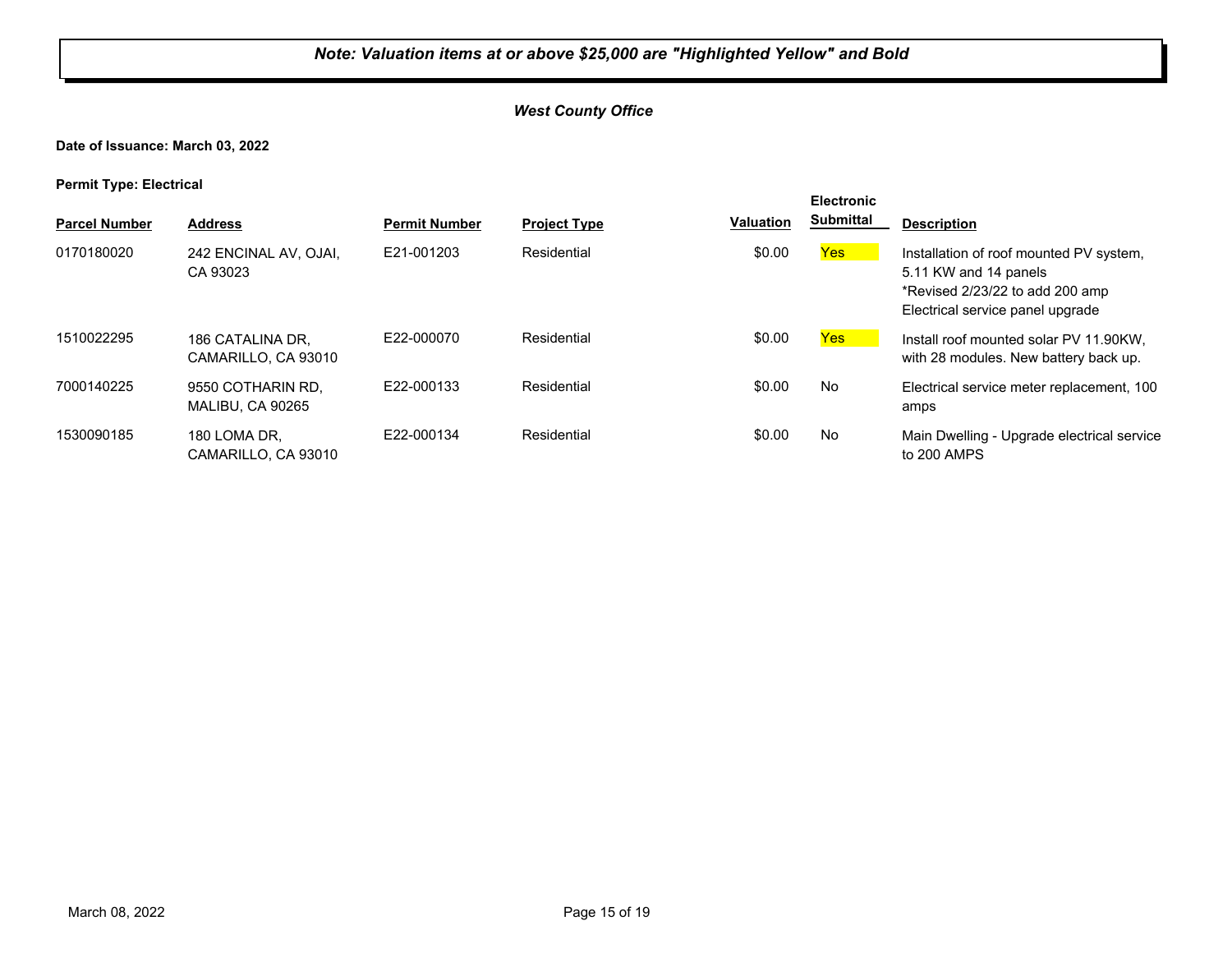#### **Date of Issuance: March 03, 2022**

#### **Permit Type: Mechanical**

| . .<br><b>Parcel Number</b> | <b>Address</b>                                | <b>Permit Number</b> | <b>Project Type</b> | <b>Valuation</b> | <b>Electronic</b><br><b>Submittal</b> | <b>Description</b>                                                                                                                                                                      |
|-----------------------------|-----------------------------------------------|----------------------|---------------------|------------------|---------------------------------------|-----------------------------------------------------------------------------------------------------------------------------------------------------------------------------------------|
| 1580100205                  | 156 ESTABAN DR,<br>CAMARILLO, CA 93010        | M22-000054           | Residential         | \$0.00           | No                                    | Change out FAU in the attic - 60k BTU                                                                                                                                                   |
| 0610055545                  | 502 W OAK VIEW AV.<br>OAK VIEW, CA 93022      | M22-000055           | Residential         | \$0.00           | No                                    | installation of new A/C in left side yard,<br>New FAU in attic 50k BTU, 620 sq. ft. of<br>new duct, 3 ton coil                                                                          |
| 0340240035                  | 10911 ALTO CT, OAK<br><b>VIEW, CA 93022</b>   | M22-000056           | Residential         | \$0.00           | No                                    | Installation of 2 air handlers new cut in<br>attic 80k BYUs and 60K BTU, 2 Heat<br>pumps new cut in left side yard 2.5 ton<br>and 4 ton and new 1,800 sq. ft.                           |
| 1100071145                  | 6395 BALCOM CANYON,<br><b>SOMIS, CA 93066</b> | M22-000057           | Residential         | \$0.00           | No                                    | 2 FAU change outs (1 in garage 80k BTU<br>and another in closet 100k BTUs) 4 tone<br>AC change out in right side yard 5 ton A/C<br>in right side yard 2,200 sq. ft. of new duct<br>work |

#### **Permit Type: Plumbing**

| . .                  |                                          |                      |                     |                  | <b>Electronic</b> |                                            |
|----------------------|------------------------------------------|----------------------|---------------------|------------------|-------------------|--------------------------------------------|
| <b>Parcel Number</b> | Address                                  | <b>Permit Number</b> | <b>Project Type</b> | <b>Valuation</b> | Submittal         | <b>Description</b>                         |
| 1500011295           | 234 CAMARILLO DR.<br>CAMARILLO, CA 93010 | P22-000046           | Residential         | \$0.00           | No.               | New water softener system in utility room. |

#### **Date of Issuance: March 04, 2022**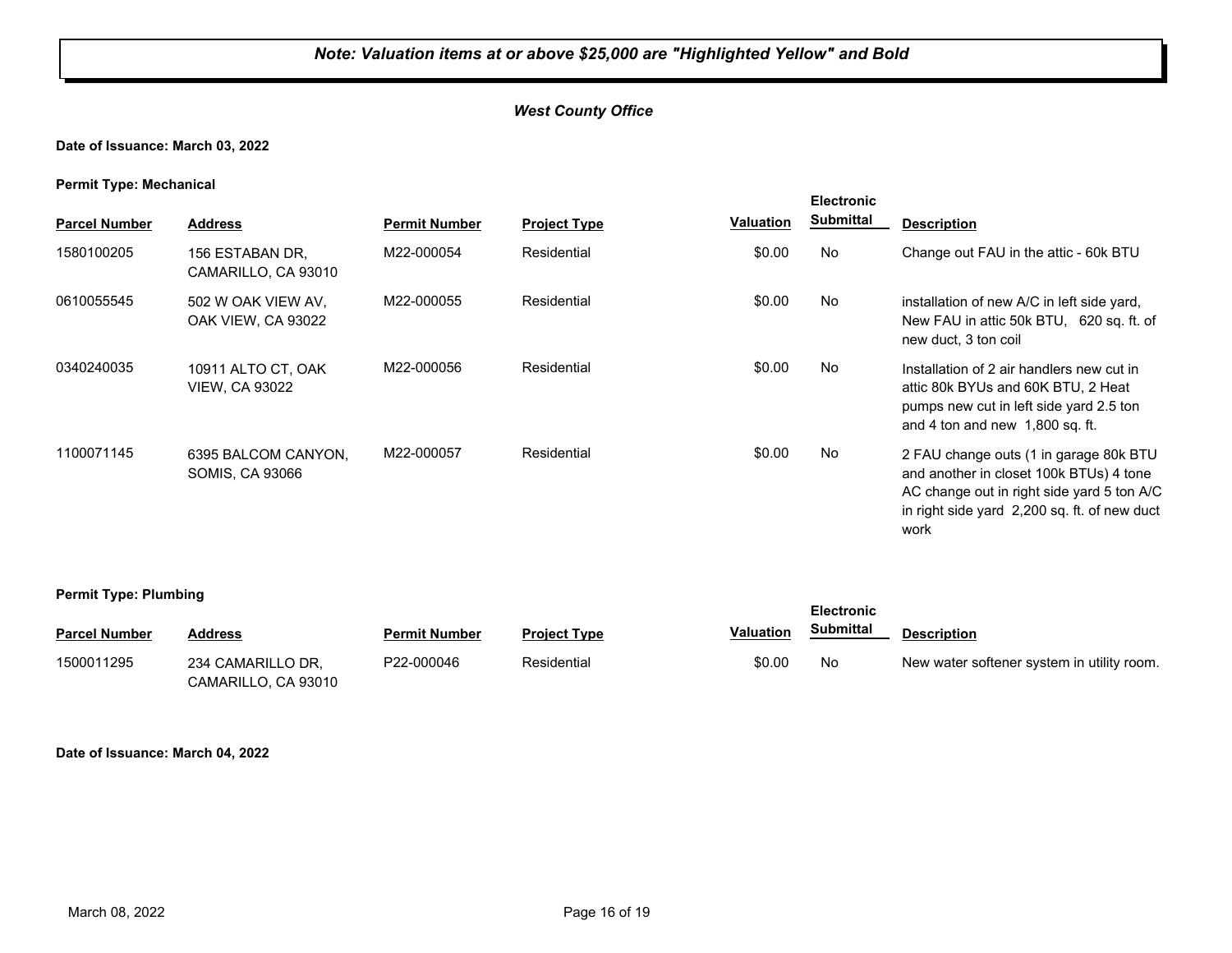## **Date of Issuance: March 04, 2022**

**Permit Type: Building**

|                      |                                              |                      |                               |             | <b>Electronic</b> |                                                                                                                                     |
|----------------------|----------------------------------------------|----------------------|-------------------------------|-------------|-------------------|-------------------------------------------------------------------------------------------------------------------------------------|
| <b>Parcel Number</b> | <b>Address</b>                               | <b>Permit Number</b> | <b>Project Type</b>           | Valuation   | <b>Submittal</b>  | <b>Description</b>                                                                                                                  |
| 0900143040           | 11266 NARDO ST.<br>VENTURA, CA 93004         | B22-000148           | Demo                          | \$0.00      | No                | Demolition of unpermitted rear patio cover<br>and addition (laundry room).                                                          |
|                      |                                              |                      |                               |             |                   | Ref. CV19-0352<br>30-Day Demo Permit                                                                                                |
| 0900143040           | 11266 NARDO ST.<br>VENTURA, CA 93004         | B22-000149           | <b>Residential Alteration</b> | \$7,920.00  | No                | Exterior stucco repair after demolition of<br>unpermitted structure is complete.<br>Ref. B22-148                                    |
| 0410290625           | 72 GUIBERSON RD.<br>FILLMORE, CA 93015       | B22-000150           | <b>Residential Alteration</b> | \$26,670.00 | No                | 4800sf tear off re-roof flat torch down,<br>2700 sf tile reset with sheathing, re-roof of<br>both residence and the detached garage |
| 1520071115           | 235 RAMONA PL,<br>CAMARILLO, CA 93010        | B22-000151           | <b>Residential Alteration</b> | \$8,525.00  | <b>No</b>         | Reroof 2,750SF comp shingles and<br>replace sheathing to existing dwelling with<br>attached garage.                                 |
| 0460010335           | 1498 OLD TELEGRAPH<br>RD, FILLMORE, CA 93015 | B22-000152           | <b>Residential Alteration</b> | \$4,760.00  | No                | re-roof 2,800 sf of comp shingles with<br>detached garage                                                                           |
| 0140090180           | 1641 GARST LN, OJAI, CA<br>93023             | B22-000153           | <b>Residential Alteration</b> | \$4,760.00  | Yes <sup>1</sup>  | re-roof 2,800 sf of comp shingles with new<br>landmark composition                                                                  |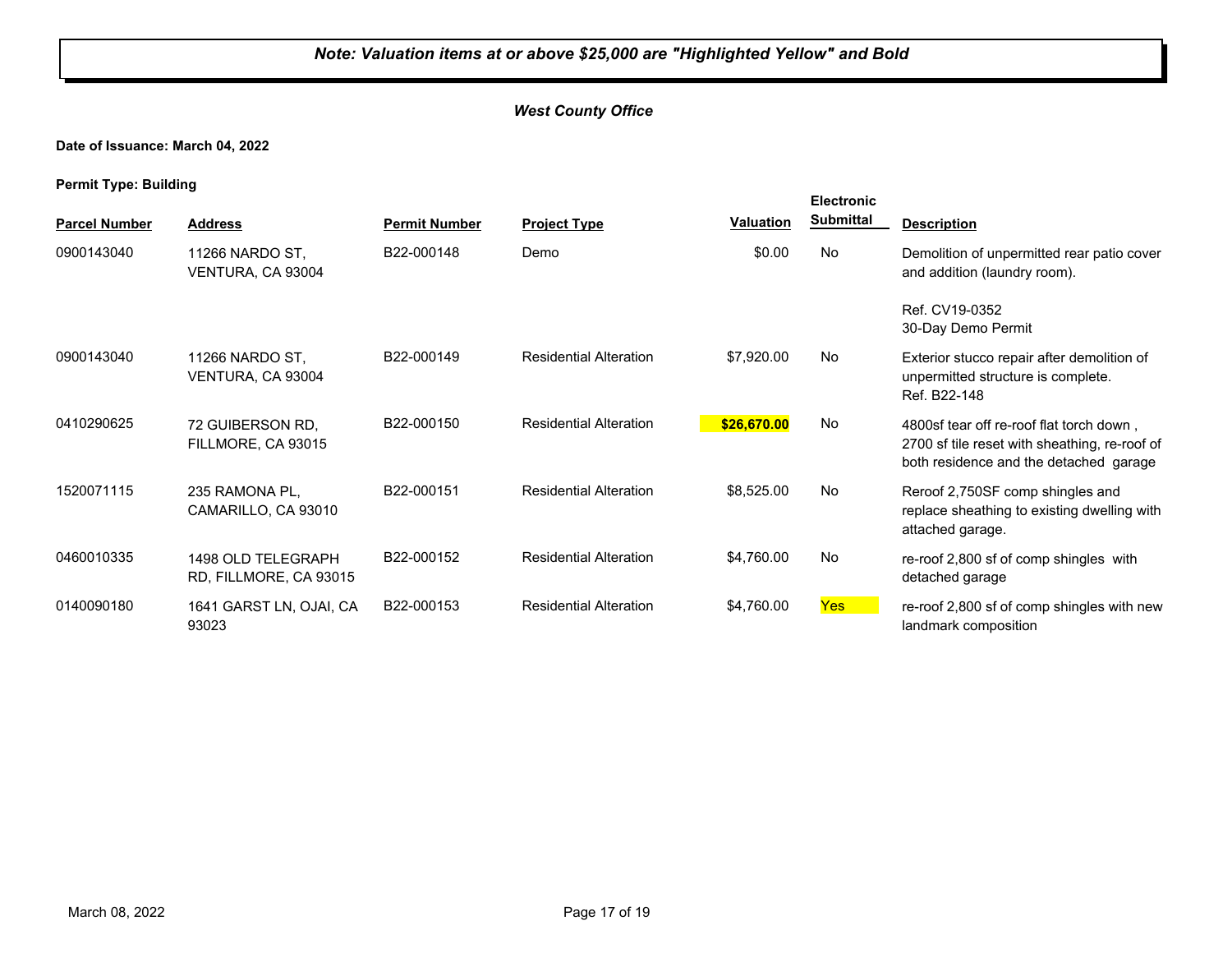## *West County Office*

**Date of Issuance: March 04, 2022**

**Permit Type: Combo**

| . .                  |                                     |                      |                     |                  | <b>Electronic</b> |                                                                                                                                                       |
|----------------------|-------------------------------------|----------------------|---------------------|------------------|-------------------|-------------------------------------------------------------------------------------------------------------------------------------------------------|
| <b>Parcel Number</b> | <b>Address</b>                      | <b>Permit Number</b> | <b>Project Type</b> | <b>Valuation</b> | <b>Submittal</b>  | <b>Description</b>                                                                                                                                    |
| 0180062265           | 783 QUAIL ST, OJAI, CA<br>93023     | C21-000811           | Residential         | \$61,380.60      | Yes               | Interior remodel of residence 230 sq ft of<br>kitchen, 390 sq ft bathroom space, 2,536<br>residence, 260 low flow gas replacement                     |
| 1470024080           | 4979 BURSON WY.<br>OXNARD, CA 93036 | C22-000192           | Residential         | \$0.00           | No                | electrical, gas, water, sewer lines (50ft)<br>for rear yard improvements (BBQ island,<br>fireplace, fire pit).<br>permit to abate violation CV21-0469 |

**West County Office Valuation Subtotal: \$492,322.74**

**Total Unincorporated Weekly Valuation: \$664,285.74**